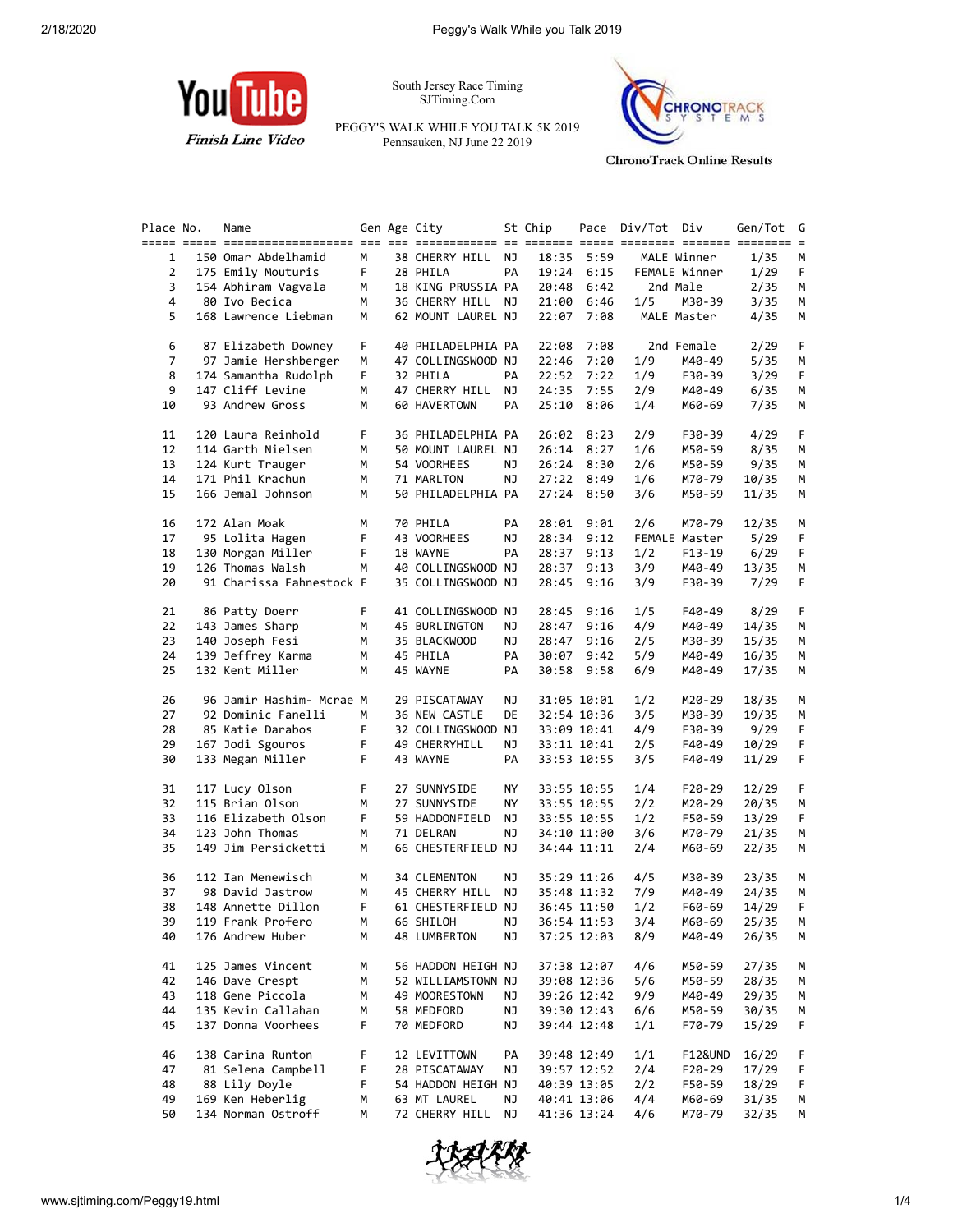| Place No. | Name                      | Gen Age City<br>St Chip |  | Pace               | Div/Tot | Div | Gen/Tot G   |     |          |       |    |
|-----------|---------------------------|-------------------------|--|--------------------|---------|-----|-------------|-----|----------|-------|----|
| =====     |                           |                         |  |                    |         |     |             |     | =======  |       |    |
| 51        | 82 Zoe Connors            | F.                      |  | 35 CHERRY HILL     | NJ      |     | 42:03 13:33 | 5/9 | F30-39   | 19/29 | -F |
| 52        | 57 Lauren Beaver          | F                       |  | 34 ROBBINSVILLE NJ |         |     | 42:03 13:33 | 6/9 | F30-39   | 20/29 | F  |
| 53        | 131 Kaitlyn Miller        | F.                      |  | 15 WAYNE           | PA      |     | 44:04 14:11 | 2/2 | $F13-19$ | 21/29 | F  |
| 54        | 84 Shahaan Dalal          | м                       |  | 30 PHILADELPHIA PA |         |     | 44:48 14:26 | 5/5 | M30-39   | 33/35 | M  |
| 55        | 122 Barry Sutnick         | M                       |  | 77 CHERRY HILL     | NJ      |     | 45:26 14:38 | 5/6 | M70-79   | 34/35 | м  |
|           |                           |                         |  |                    |         |     |             |     |          |       |    |
| 56        | 170 Charlotte Chrome      | F.                      |  | 43 LAWRECEVILL     | NJ      |     | 45:36 14:41 | 4/5 | F40-49   | 22/29 | F  |
| 57        | 177 Jennifer Vrana        | F.                      |  | 49 PHILA           | PA      |     | 46:22 14:56 | 5/5 | F40-49   | 23/29 | -F |
| 58        | 113 Warren Menewisch      | M                       |  | 73 CLEMENTON       | NJ      |     | 49:45 16:01 | 6/6 | M70-79   | 35/35 | M  |
| 59        | 106 Catherine Menewisch F |                         |  | 62 LAUREL SPRIN NJ |         |     | 49:45 16:01 | 2/2 | F60-69   | 24/29 | F  |
| 60        | 128 Heather Williams      | F.                      |  | 35 BELLMAWR        | NJ      |     | 57:27 18:30 | 7/9 | F30-39   | 25/29 | -F |
|           |                           |                         |  |                    |         |     |             |     |          |       |    |
| 61        | 144 Stacey Listman        | F.                      |  | 26 DEPTFORD        | NJ      |     | 57:59 18:40 | 3/4 | $F20-29$ | 26/29 | -F |
| 62        | 145 Jenna Hanson          | F.                      |  | 30 COLLINGSWOOD    | NJ      |     | 58:00 18:40 | 8/9 | F30-39   | 27/29 | -F |
| 63        | 142 Kate Watson           | F.                      |  | 36 BLACKWOOD       | ΝJ      |     | 58:00 18:40 | 9/9 | F30-39   | 28/29 | E  |
| 64        | 141 Maria Hildebrand      | F.                      |  | 20 CLAYTON         | NJ.     |     | 58:02 18:41 | 4/4 | $F20-29$ | 29/29 | F  |
|           |                           |                         |  |                    |         |     |             |     |          |       |    |



# OVERALL WINNERS - 5K

TOP 2 EACH GENDER SCORE

## TOP MALE FINISHERS

| Place No. | Name                 | Ag City            | St Time |
|-----------|----------------------|--------------------|---------|
|           |                      |                    |         |
| 1         | 150 Omar Abdelhamid  | 38 CHERRY HILL NJ  | 18:35   |
| 2         | 154 Abhiram Vagvala  | 18 KING PRUSSIA PA | 20:48   |
| 3         | 80 Ivo Becica        | 36 CHERRY HILL NJ  | 21:00   |
| 4         | 168 Lawrence Liebman | 62 MOUNT LAUREL NJ | 22:07   |
| 5         | 97 Jamie Hershberger | 47 COLLINGSWOOD NJ | 22:46   |

## TOP FEMALE FINISHERS

| Place No.    | Name                   | Ag City            |    | St Time |
|--------------|------------------------|--------------------|----|---------|
|              |                        |                    |    |         |
| $\mathbf{1}$ | 175 Emily Mouturis     | 28 PHILA           | PA | 19:24   |
|              | 2 87 Elizabeth Downey  | 40 PHILADELPHIA PA |    | 22:08   |
|              | 3 174 Samantha Rudolph | 32 PHILA           | PA | 22:52   |
| 4            | 120 Laura Reinhold     | 36 PHILADELPHIA PA |    | 26:02   |
|              | 5 95 Lolita Hagen      | 43 VOORHEES        | NJ | 28:34   |



#### 5K AGE-GROUP RESULTS

FEMALE AGE GROUP: 1 - 12 (2 WINNERS)

| Place No. | Name              | Age City     |    | St Time |
|-----------|-------------------|--------------|----|---------|
|           |                   |              | __ |         |
|           | 138 Carina Runton | 12 LEVITTOWN | PA | 39:48   |

## FEMALE AGE GROUP: 13 - 19 (2 WINNERS)

| Place No. | Name               | Age City |    | St Time |
|-----------|--------------------|----------|----|---------|
|           |                    |          |    |         |
|           | 130 Morgan Miller  | 18 WAYNE | PA | 28:37   |
|           | 131 Kaitlyn Miller | 15 WAYNE | PA | 44:04   |

# MALE AGE GROUP: 20 - 29 (2 WINNERS)

| Place No. | Name                                 | Age City     |     | St Time |
|-----------|--------------------------------------|--------------|-----|---------|
|           |                                      |              |     |         |
|           | 96 Jamir Hashim- Mcrae 29 PISCATAWAY |              | N T | 31:05   |
|           | 115 Brian Olson                      | 27 SUNNYSTDE | NY. | 33:55   |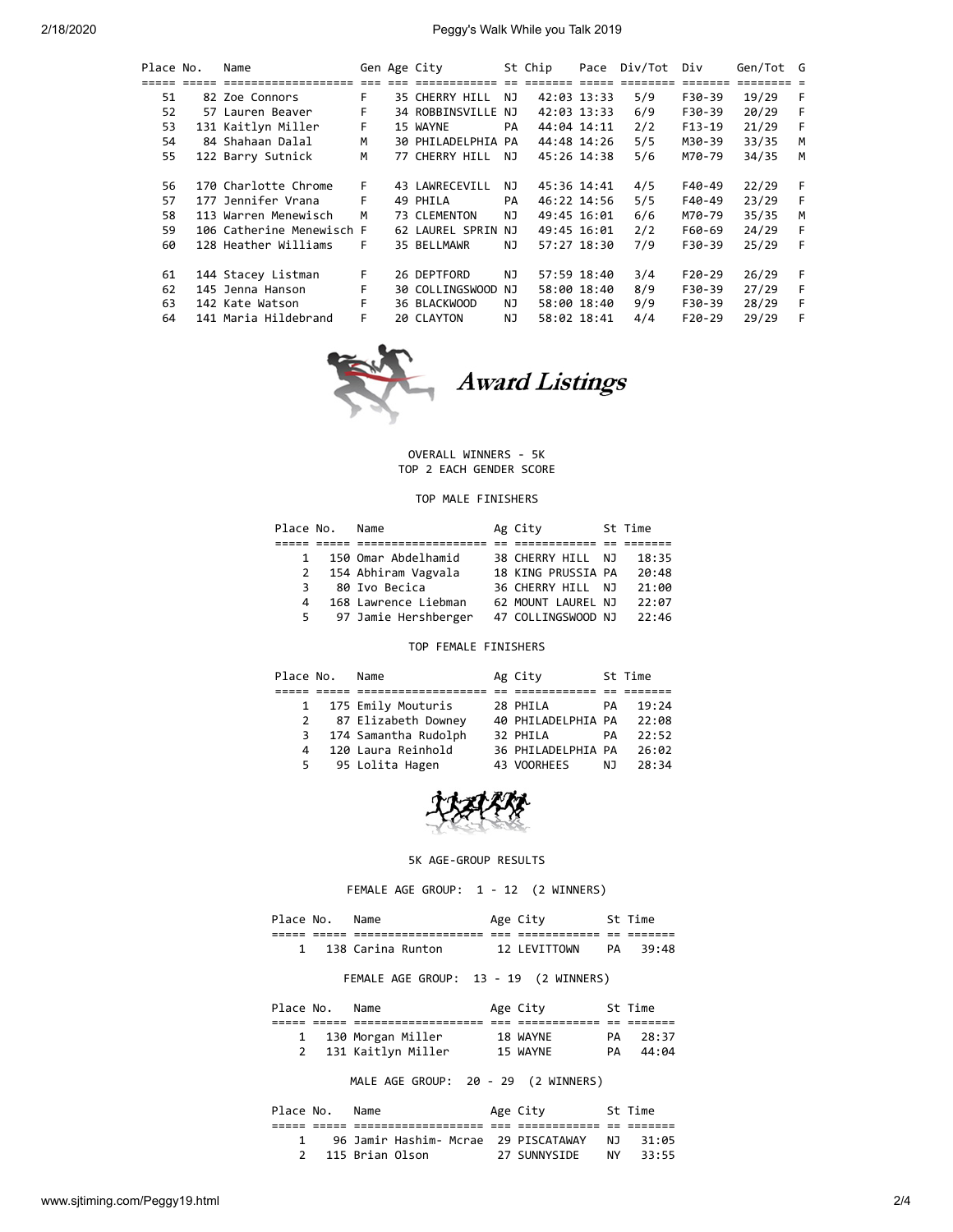# 2/18/2020 Peggy's Walk While you Talk 2019

|              |                                | FEMALE AGE GROUP: 20 - 29 (2 WINNERS)                                                                                                                                                  |                                                         |       |
|--------------|--------------------------------|----------------------------------------------------------------------------------------------------------------------------------------------------------------------------------------|---------------------------------------------------------|-------|
|              | Place No. Name                 |                                                                                                                                                                                        | Age City<br>St Time                                     |       |
|              |                                |                                                                                                                                                                                        |                                                         |       |
|              |                                | 1 117 Lucy Olson 27 SUNNYSIDE NY 33:55<br>2 81 Selena Campbell 28 PISCATAWAY NJ 39:57<br>3 144 Stacey Listman 26 DEPTFORD NJ 57:59<br>4 141 Maria Hildebrand 20 CLAYTON NJ 58:02       |                                                         |       |
|              |                                |                                                                                                                                                                                        |                                                         |       |
|              |                                |                                                                                                                                                                                        |                                                         |       |
|              |                                |                                                                                                                                                                                        |                                                         |       |
|              |                                | MALE AGE GROUP: 30 - 39 (2 WINNERS)                                                                                                                                                    |                                                         |       |
|              |                                | Place No. Name                                                                                                                                                                         | Age City 5t Time                                        |       |
|              |                                |                                                                                                                                                                                        |                                                         |       |
|              |                                | 1 80 Ivo Becica 36 CHERRY HILL NJ 21:00<br>2 140 Joseph Fesi 35 BLACKWOOD NJ 28:47<br>3 92 Dominic Fanelli 36 NEW CASTLE DE 32:54                                                      |                                                         |       |
|              |                                |                                                                                                                                                                                        |                                                         |       |
|              |                                |                                                                                                                                                                                        |                                                         |       |
|              |                                | 4 112 Ian Menewisch and S4 CLEMENTON NJ 35:29<br>5 84 Shahaan Dalal 30 PHILADELPHIA PA 44:48                                                                                           |                                                         |       |
|              |                                | FEMALE AGE GROUP: 30 - 39 (2 WINNERS)                                                                                                                                                  |                                                         |       |
|              |                                | Place No. Name                                                                                                                                                                         | Age City 5t Time                                        |       |
|              |                                |                                                                                                                                                                                        |                                                         |       |
|              |                                |                                                                                                                                                                                        |                                                         |       |
|              |                                | 1 174 Samantha Rudolph 12 PHILA 12 PA 22:52<br>2 120 Laura Reinhold 16 PHILADELPHIA PA 26:02                                                                                           |                                                         |       |
| 3            |                                |                                                                                                                                                                                        |                                                         |       |
| 4            |                                |                                                                                                                                                                                        |                                                         |       |
|              | $5^{\circ}$                    |                                                                                                                                                                                        |                                                         |       |
|              |                                | MALE AGE GROUP: 40 - 49 (2 WINNERS)                                                                                                                                                    |                                                         |       |
|              |                                | Place No. Name                                                                                                                                                                         | Age City     St Time                                    |       |
|              |                                |                                                                                                                                                                                        |                                                         |       |
|              |                                | 97 Jamie Hershberger 47 COLLINGSWOOD NJ 22:46<br>2 147 Cliff Levine 47 CHERRY HILL NJ 24:35<br>3 126 Thomas Walsh 40 COLLINGSWOOD NJ 28:37<br>4 143 James Sharp 45 BURLINGTON NJ 28:47 |                                                         |       |
|              |                                |                                                                                                                                                                                        |                                                         |       |
|              |                                |                                                                                                                                                                                        |                                                         |       |
|              |                                |                                                                                                                                                                                        |                                                         |       |
|              | 5 <sub>5</sub>                 | 139 Jeffrey Karma   45 PHILA   PA   30:07                                                                                                                                              |                                                         |       |
|              |                                | FEMALE AGE GROUP: 40 - 49 (2 WINNERS)                                                                                                                                                  |                                                         |       |
|              | Place No. Name                 |                                                                                                                                                                                        | Age City 5t Time                                        |       |
|              |                                |                                                                                                                                                                                        |                                                         |       |
|              |                                |                                                                                                                                                                                        |                                                         |       |
|              |                                | 95 Lolita Hagen 43 VOORHEES NJ 28:34<br>2 86 Patty Doerr 41 COLLINGSWOOD NJ 28:45<br>3 167 Jodi Sgouros 49 CHERRYHILL NJ 33:11<br>4 133 Megan Miller 43 WAYNE PA 33:53                 |                                                         |       |
|              |                                |                                                                                                                                                                                        |                                                         |       |
|              |                                |                                                                                                                                                                                        |                                                         |       |
|              |                                | 170 Charlotte Chrome 43 LAWRECEVILL NJ                                                                                                                                                 |                                                         | 45:36 |
|              |                                | MALE AGE GROUP: 50 - 59 (2 WINNERS)                                                                                                                                                    |                                                         |       |
|              |                                |                                                                                                                                                                                        |                                                         |       |
|              | Place No. Name                 |                                                                                                                                                                                        | Age City 5t Time                                        |       |
|              |                                | 1 114 Garth Nielsen<br>2 124 Kurt Trauger 154 VOORHEES 10 26:24<br>3 166 Jemal Johnson 150 PHILADELPHIA PA 27:24                                                                       |                                                         |       |
|              |                                |                                                                                                                                                                                        |                                                         |       |
|              |                                |                                                                                                                                                                                        |                                                         |       |
|              |                                | 4 125 James Vincent 56 HADDON HEIGH NJ 37:38                                                                                                                                           |                                                         |       |
|              |                                | 5 146 Dave Crespt                                                                                                                                                                      | 52 WILLIAMSTOWN NJ 39:08                                |       |
|              |                                | FEMALE AGE GROUP: 50 - 59 (2 WINNERS)                                                                                                                                                  |                                                         |       |
|              | Place No. Name                 |                                                                                                                                                                                        | Age City 5t Time                                        |       |
|              |                                |                                                                                                                                                                                        |                                                         |       |
|              |                                | 1 116 Elizabeth Olson 59 HADDONFIELD NJ 33:55                                                                                                                                          |                                                         |       |
|              | $2 \left( \frac{1}{2} \right)$ | 88 Lily Doyle                                                                                                                                                                          | 54 HADDON HEIGH NJ 40:39                                |       |
|              |                                | MALE AGE GROUP: 60 - 69 (2 WINNERS)                                                                                                                                                    |                                                         |       |
|              | Place No. Name                 |                                                                                                                                                                                        | Age City 5t Time                                        |       |
|              |                                |                                                                                                                                                                                        |                                                         |       |
|              |                                | 1 168 Lawrence Liebman 62 MOUNT LAUREL NJ 22:07                                                                                                                                        |                                                         |       |
| $\mathbf{2}$ |                                | 93 Andrew Gross                                                                                                                                                                        |                                                         |       |
|              |                                | 3 149 Jim Persicketti                                                                                                                                                                  | 60 HAVERTOWN    PA   25:10<br>66 CHESTERFIELD NJ  34:44 |       |
|              |                                |                                                                                                                                                                                        |                                                         |       |
|              |                                | 4 119 Frank Profero 66 SHILOH NJ 36:54<br>5 169 Ken Heberlig 63 MT LAUREL NJ 40:41                                                                                                     |                                                         |       |
|              |                                |                                                                                                                                                                                        |                                                         |       |

FEMALE AGE GROUP: 60 - 69 (2 WINNERS)